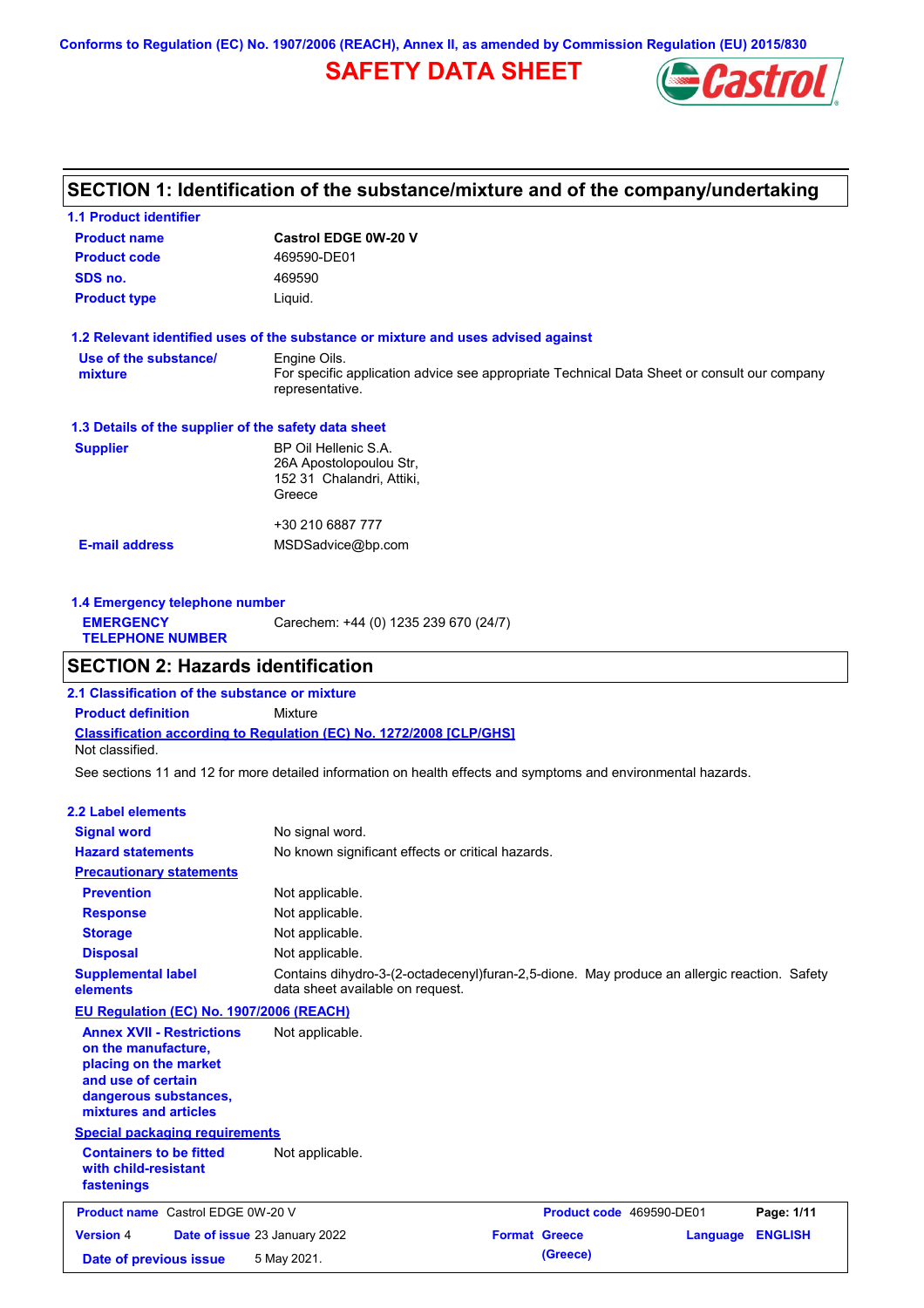## **SECTION 2: Hazards identification**

| <b>Tactile warning of danger</b>                                                                                         | Not applicable.                                                                                                                                                                                                                 |
|--------------------------------------------------------------------------------------------------------------------------|---------------------------------------------------------------------------------------------------------------------------------------------------------------------------------------------------------------------------------|
| 2.3 Other hazards                                                                                                        |                                                                                                                                                                                                                                 |
| <b>Results of PBT and vPvB</b><br>assessment                                                                             | Product does not meet the criteria for PBT or vPvB according to Regulation (EC) No. 1907/2006,<br>Annex XIII.                                                                                                                   |
| <b>Product meets the criteria</b><br>for PBT or vPvB according<br>to Regulation (EC) No.<br><b>1907/2006, Annex XIII</b> | This mixture does not contain any substances that are assessed to be a PBT or a vPvB.                                                                                                                                           |
| Other hazards which do<br>not result in classification                                                                   | Defatting to the skin.<br><b>USED ENGINE OILS</b><br>Used engine oil may contain hazardous components which have the potential to cause skin<br>cancer.<br>See Toxicological Information, section 11 of this Safety Data Sheet. |

## **SECTION 3: Composition/information on ingredients**

**3.2 Mixtures**

Mixture **Product definition**

| $H$ Mighly refined base oil (IP 346 DMSO extract < 3%). Proprietary performance additives. |                                                                                         |            |                                               |             |
|--------------------------------------------------------------------------------------------|-----------------------------------------------------------------------------------------|------------|-----------------------------------------------|-------------|
| <b>Product/ingredient</b><br>name                                                          | <b>Identifiers</b>                                                                      | %          | <b>Regulation (EC) No.</b><br>1272/2008 [CLP] | <b>Type</b> |
| Distillates (petroleum), hydrotreated<br>heavy paraffinic                                  | REACH #: 01-2119484627-25<br>EC: 265-157-1<br>CAS: 64742-54-7<br>Index: 649-467-00-8    | ≥50 - ≤75  | Asp. Tox. 1, H304                             | [1] [2]     |
| Distillates (petroleum), hydrotreated<br>heavy paraffinic                                  | REACH #: 01-2119484627-25<br>EC: 265-157-1<br>CAS: 64742-54-7<br>Index: 649-467-00-8    | ≥10 - ≤25  | Not classified.                               | $[2]$       |
| Distillates (petroleum), solvent-<br>dewaxed heavy paraffinic                              | REACH #: 01-2119471299-27 ≤3<br>EC: 265-169-7<br>CAS: 64742-65-0<br>Index: 649-474-00-6 |            | Not classified.                               | $[2]$       |
| bis(nonylphenyl)amine                                                                      | REACH #: 01-2119488911-28 ≤3<br>EC: 253-249-4<br>CAS: 36878-20-3                        |            | Aquatic Chronic 4, H413                       | $[1]$       |
| dihydro-3-(2-octadecenyl)furan-<br>2,5-dione                                               | REACH #: 01-2120120387-61<br>EC: 266-561-0<br>CAS: 67066-88-0                           | $\leq 0.3$ | Skin Irrit. 2, H315<br>Skin Sens. 1B, H317    | $[1]$       |
| See Section 16 for the full text of the H statements declared above.                       |                                                                                         |            |                                               |             |

#### **Type**

[1] Substance classified with a health or environmental hazard

[2] Substance with a workplace exposure limit

[3] Substance meets the criteria for PBT according to Regulation (EC) No. 1907/2006, Annex XIII

[4] Substance meets the criteria for vPvB according to Regulation (EC) No. 1907/2006, Annex XIII

[5] Substance of equivalent concern

[6] Additional disclosure due to company policy

Occupational exposure limits, if available, are listed in Section 8.

### **SECTION 4: First aid measures**

### **4.1 Description of first aid measures**

| <b>Eye contact</b>  | In case of contact, immediately flush eyes with plenty of water for at least 15 minutes. Eyelids<br>should be held away from the eyeball to ensure thorough rinsing. Check for and remove any<br>contact lenses. Get medical attention.             |
|---------------------|-----------------------------------------------------------------------------------------------------------------------------------------------------------------------------------------------------------------------------------------------------|
| <b>Skin contact</b> | Wash skin thoroughly with soap and water or use recognised skin cleanser. Remove<br>contaminated clothing and shoes. Wash clothing before reuse. Clean shoes thoroughly before<br>reuse. Get medical attention if irritation develops.              |
| <b>Inhalation</b>   | If inhaled, remove to fresh air. In case of inhalation of decomposition products in a fire,<br>symptoms may be delayed. The exposed person may need to be kept under medical<br>surveillance for 48 hours. Get medical attention if symptoms occur. |

| <b>Product name</b> Castrol EDGE 0W-20 V |  | Product code 469590-DE01             |  | Page: 2/11           |                         |  |
|------------------------------------------|--|--------------------------------------|--|----------------------|-------------------------|--|
| <b>Version 4</b>                         |  | <b>Date of issue 23 January 2022</b> |  | <b>Format Greece</b> | <b>Language ENGLISH</b> |  |
| Date of previous issue                   |  | 5 May 2021.                          |  | (Greece)             |                         |  |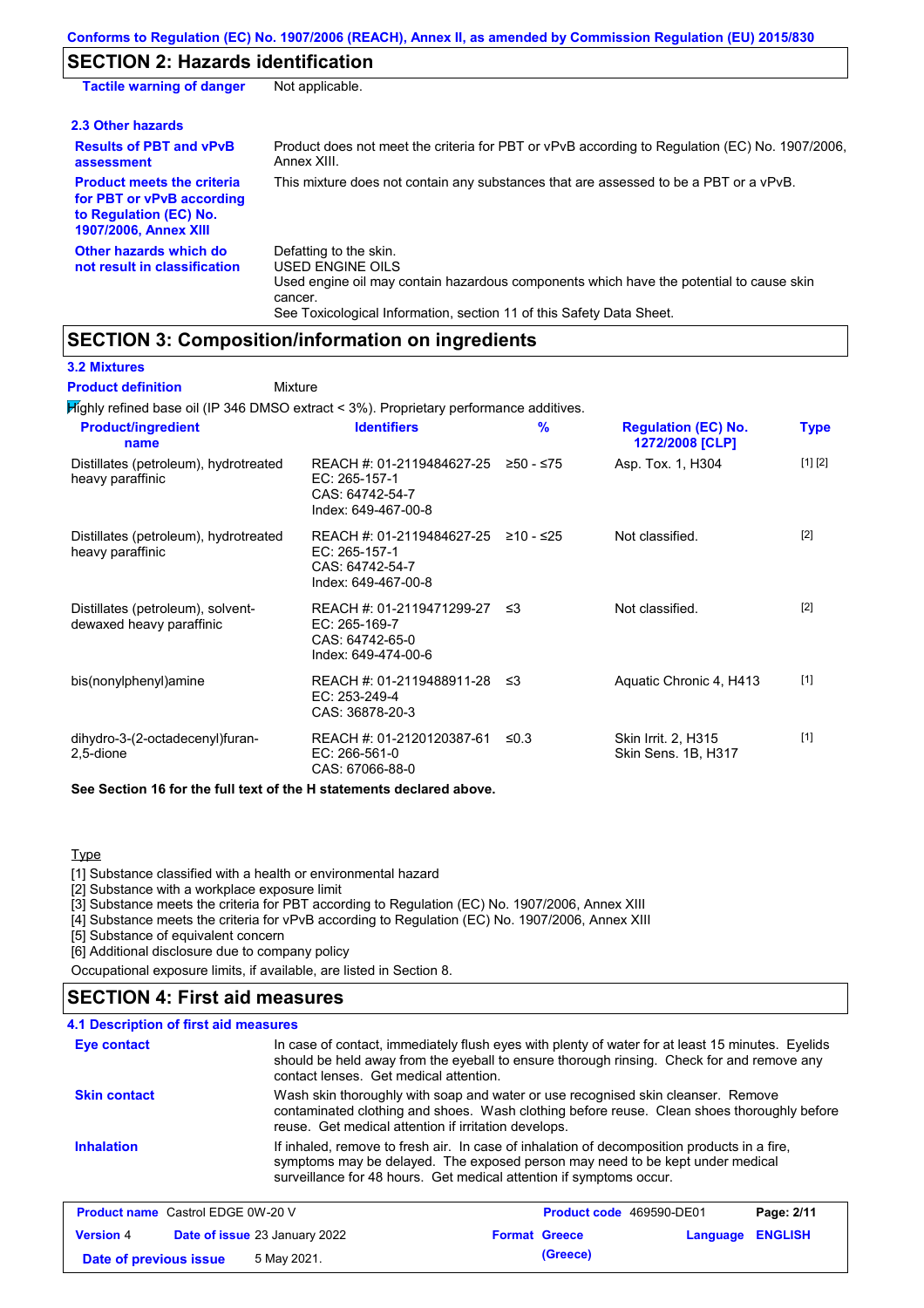|  |  | Conforms to Regulation (EC) No. 1907/2006 (REACH), Annex II, as amended by Commission Regulation (EU) 2015/830 |  |
|--|--|----------------------------------------------------------------------------------------------------------------|--|
|  |  |                                                                                                                |  |

## **SECTION 4: First aid measures**

| 3LV I IVIN 4. I II SL AIU IIIEASUI ES |                                                                                                                     |
|---------------------------------------|---------------------------------------------------------------------------------------------------------------------|
| <b>Ingestion</b>                      | Do not induce vomiting unless directed to do so by medical personnel. Get medical attention if<br>symptoms occur.   |
| <b>Protection of first-aiders</b>     | No action shall be taken involving any personal risk or without suitable training.                                  |
|                                       | 4.2 Most important symptoms and effects, both acute and delayed                                                     |
|                                       | See Section 11 for more detailed information on health effects and symptoms.                                        |
| <b>Potential acute health effects</b> |                                                                                                                     |
| <b>Inhalation</b>                     | Exposure to decomposition products may cause a health hazard. Serious effects may be<br>delayed following exposure. |
| <b>Ingestion</b>                      | No known significant effects or critical hazards.                                                                   |
| <b>Skin contact</b>                   | Defatting to the skin. May cause skin dryness and irritation.                                                       |
| Eye contact                           | No known significant effects or critical hazards.                                                                   |
|                                       | Delayed and immediate effects as well as chronic effects from short and long-term exposure                          |
| <b>Inhalation</b>                     | Overexposure to the inhalation of airborne droplets or aerosols may cause irritation of the<br>respiratory tract.   |
| <b>Ingestion</b>                      | Ingestion of large quantities may cause nausea and diarrhoea.                                                       |
| <b>Skin contact</b>                   | Prolonged or repeated contact can defat the skin and lead to irritation and/or dermatitis.                          |
| Eye contact                           | Potential risk of transient stinging or redness if accidental eye contact occurs.                                   |
|                                       |                                                                                                                     |

### **4.3 Indication of any immediate medical attention and special treatment needed**

| <b>Notes to physician</b> | Treati |
|---------------------------|--------|
|                           | In cas |
|                           |        |

Iment should in general be symptomatic and directed to relieving any effects. se of inhalation of decomposition products in a fire, symptoms may be delayed. The exposed person may need to be kept under medical surveillance for 48 hours.

# **SECTION 5: Firefighting measures**

| 5.1 Extinguishing media                                                                                                                                                                          |                                                                                                                                                                                                                                                                                                                                                                   |  |
|--------------------------------------------------------------------------------------------------------------------------------------------------------------------------------------------------|-------------------------------------------------------------------------------------------------------------------------------------------------------------------------------------------------------------------------------------------------------------------------------------------------------------------------------------------------------------------|--|
| In case of fire, use foam, dry chemical or carbon dioxide extinguisher or spray.<br><b>Suitable extinguishing</b><br>media                                                                       |                                                                                                                                                                                                                                                                                                                                                                   |  |
| <b>Unsuitable extinguishing</b><br>Do not use water jet. The use of a water jet may cause the fire to spread by splashing the<br>burning product.<br>media                                       |                                                                                                                                                                                                                                                                                                                                                                   |  |
| 5.2 Special hazards arising from the substance or mixture                                                                                                                                        |                                                                                                                                                                                                                                                                                                                                                                   |  |
| <b>Hazards from the</b><br>substance or mixture                                                                                                                                                  | In a fire or if heated, a pressure increase will occur and the container may burst.                                                                                                                                                                                                                                                                               |  |
| Combustion products may include the following:<br><b>Hazardous combustion</b><br>carbon oxides $(CO, CO2)$ (carbon monoxide, carbon dioxide)<br>products<br>nitrogen oxides ( $NO$ , $NO2$ etc.) |                                                                                                                                                                                                                                                                                                                                                                   |  |
| 5.3 Advice for firefighters                                                                                                                                                                      |                                                                                                                                                                                                                                                                                                                                                                   |  |
| <b>Special precautions for</b><br>fire-fighters                                                                                                                                                  | No action shall be taken involving any personal risk or without suitable training. Promptly<br>isolate the scene by removing all persons from the vicinity of the incident if there is a fire.                                                                                                                                                                    |  |
| <b>Special protective</b><br>equipment for fire-fighters                                                                                                                                         | Fire-fighters should wear appropriate protective equipment and self-contained breathing<br>apparatus (SCBA) with a full face-piece operated in positive pressure mode. Clothing for fire-<br>fighters (including helmets, protective boots and gloves) conforming to European standard EN<br>469 will provide a basic level of protection for chemical incidents. |  |

## **SECTION 6: Accidental release measures**

|                                                | 6.1 Personal precautions, protective equipment and emergency procedures                                                                                                                                                                                                                                                             |
|------------------------------------------------|-------------------------------------------------------------------------------------------------------------------------------------------------------------------------------------------------------------------------------------------------------------------------------------------------------------------------------------|
| For non-emergency<br>personnel                 | No action shall be taken involving any personal risk or without suitable training. Evacuate<br>surrounding areas. Keep unnecessary and unprotected personnel from entering. Do not touch<br>or walk through spilt material. Floors may be slippery; use care to avoid falling. Put on<br>appropriate personal protective equipment. |
| For emergency responders                       | If specialised clothing is required to deal with the spillage, take note of any information in<br>Section 8 on suitable and unsuitable materials. See also the information in "For non-<br>emergency personnel".                                                                                                                    |
| <b>6.2 Environmental</b><br><b>precautions</b> | Avoid dispersal of spilt material and runoff and contact with soil, waterways, drains and sewers.<br>Inform the relevant authorities if the product has caused environmental pollution (sewers,<br>waterways, soil or air).                                                                                                         |

| <b>Product name</b> Castrol EDGE 0W-20 V |                                      | <b>Product code</b> 469590-DE01 |                         | Page: 3/11 |
|------------------------------------------|--------------------------------------|---------------------------------|-------------------------|------------|
| <b>Version 4</b>                         | <b>Date of issue 23 January 2022</b> | <b>Format Greece</b>            | <b>Language ENGLISH</b> |            |
| Date of previous issue                   | 5 May 2021.                          | (Greece)                        |                         |            |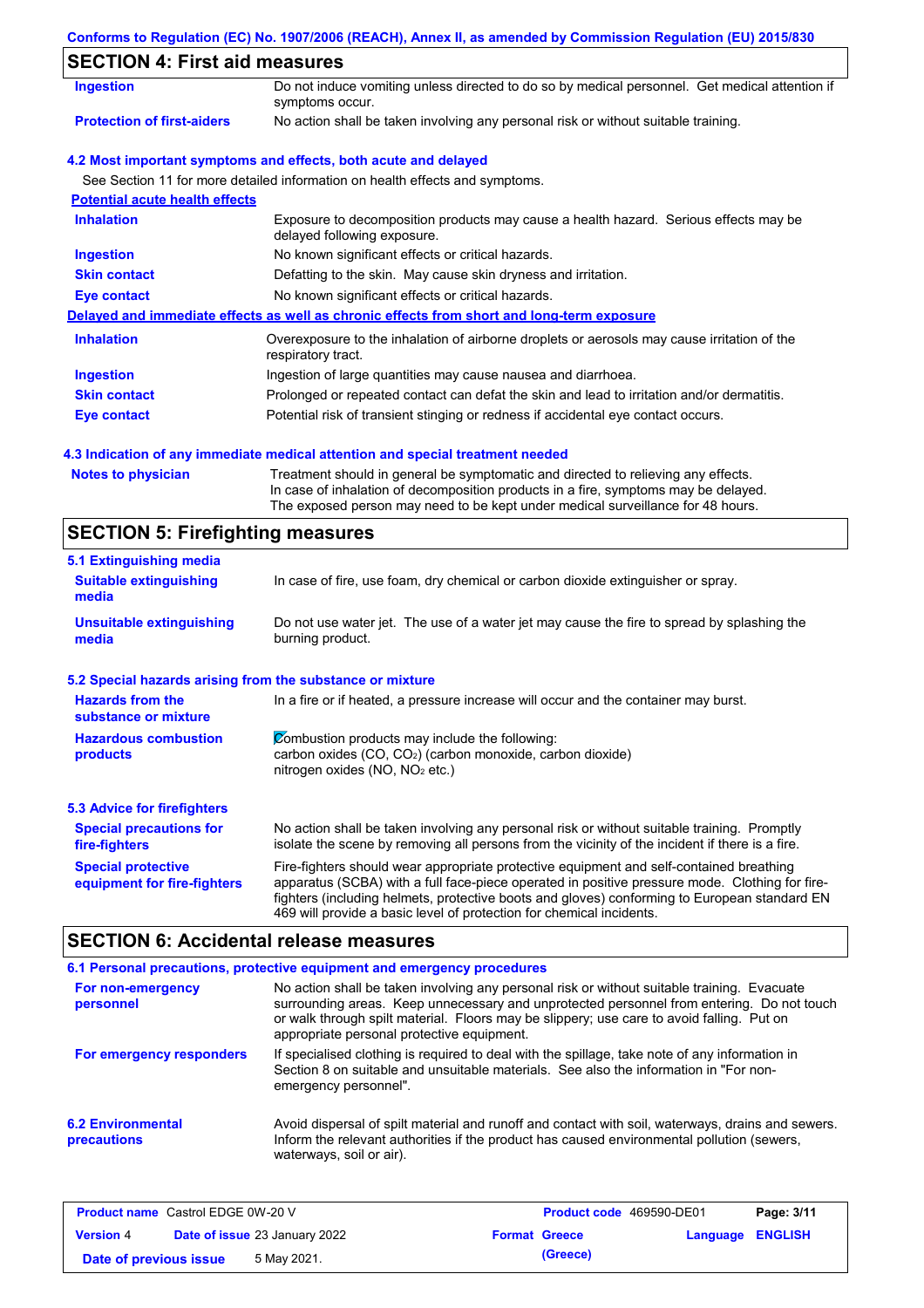## **SECTION 6: Accidental release measures**

|                                           | 6.3 Methods and material for containment and cleaning up                                                                                                                                                                                                                                                                                                                                       |
|-------------------------------------------|------------------------------------------------------------------------------------------------------------------------------------------------------------------------------------------------------------------------------------------------------------------------------------------------------------------------------------------------------------------------------------------------|
| <b>Small spill</b>                        | Stop leak if without risk. Move containers from spill area. Absorb with an inert material and<br>place in an appropriate waste disposal container. Dispose of via a licensed waste disposal<br>contractor.                                                                                                                                                                                     |
| Large spill                               | Stop leak if without risk. Move containers from spill area. Prevent entry into sewers, water<br>courses, basements or confined areas. Contain and collect spillage with non-combustible,<br>absorbent material e.g. sand, earth, vermiculite or diatomaceous earth and place in container<br>for disposal according to local regulations. Dispose of via a licensed waste disposal contractor. |
| 6.4 Reference to other<br><b>sections</b> | See Section 1 for emergency contact information.<br>See Section 5 for firefighting measures.<br>See Section 8 for information on appropriate personal protective equipment.<br>See Section 12 for environmental precautions.<br>See Section 13 for additional waste treatment information.                                                                                                     |

## **SECTION 7: Handling and storage**

| 7.1 Precautions for safe handling                                                    |                                                                                                                                                                                                                                                                                                                                                                                                                                                                                          |
|--------------------------------------------------------------------------------------|------------------------------------------------------------------------------------------------------------------------------------------------------------------------------------------------------------------------------------------------------------------------------------------------------------------------------------------------------------------------------------------------------------------------------------------------------------------------------------------|
| <b>Protective measures</b>                                                           | Put on appropriate personal protective equipment.                                                                                                                                                                                                                                                                                                                                                                                                                                        |
| <b>Advice on general</b><br>occupational hygiene                                     | Eating, drinking and smoking should be prohibited in areas where this material is handled,<br>stored and processed. Wash thoroughly after handling. Remove contaminated clothing and<br>protective equipment before entering eating areas. See also Section 8 for additional<br>information on hygiene measures.                                                                                                                                                                         |
| <b>7.2 Conditions for safe</b><br>storage, including any<br><b>incompatibilities</b> | Store in accordance with local regulations. Store in a dry, cool and well-ventilated area, away<br>from incompatible materials (see Section 10). Keep away from heat and direct sunlight. Keep<br>container tightly closed and sealed until ready for use. Containers that have been opened must<br>be carefully resealed and kept upright to prevent leakage. Store and use only in equipment/<br>containers designed for use with this product. Do not store in unlabelled containers. |
| <b>Not suitable</b>                                                                  | Prolonged exposure to elevated temperature                                                                                                                                                                                                                                                                                                                                                                                                                                               |
| 7.3 Specific end use(s)                                                              |                                                                                                                                                                                                                                                                                                                                                                                                                                                                                          |
| <b>Recommendations</b>                                                               | See section 1.2 and Exposure scenarios in annex, if applicable.                                                                                                                                                                                                                                                                                                                                                                                                                          |

### **SECTION 8: Exposure controls/personal protection**

| <b>8.1 Control parameters</b>                                                                                                                                                                                                                                          |                                                                                                                                                                                                                                                                                                                                                                                                                                                                                                                                                                                                                                                                                                                                                                                                                                                                                                                                                                                                                            |                                                                                                                                                                               |                            |  |
|------------------------------------------------------------------------------------------------------------------------------------------------------------------------------------------------------------------------------------------------------------------------|----------------------------------------------------------------------------------------------------------------------------------------------------------------------------------------------------------------------------------------------------------------------------------------------------------------------------------------------------------------------------------------------------------------------------------------------------------------------------------------------------------------------------------------------------------------------------------------------------------------------------------------------------------------------------------------------------------------------------------------------------------------------------------------------------------------------------------------------------------------------------------------------------------------------------------------------------------------------------------------------------------------------------|-------------------------------------------------------------------------------------------------------------------------------------------------------------------------------|----------------------------|--|
| <b>Occupational exposure limits</b>                                                                                                                                                                                                                                    |                                                                                                                                                                                                                                                                                                                                                                                                                                                                                                                                                                                                                                                                                                                                                                                                                                                                                                                                                                                                                            |                                                                                                                                                                               |                            |  |
| <b>Product/ingredient name</b>                                                                                                                                                                                                                                         |                                                                                                                                                                                                                                                                                                                                                                                                                                                                                                                                                                                                                                                                                                                                                                                                                                                                                                                                                                                                                            | <b>Exposure limit values</b>                                                                                                                                                  |                            |  |
|                                                                                                                                                                                                                                                                        |                                                                                                                                                                                                                                                                                                                                                                                                                                                                                                                                                                                                                                                                                                                                                                                                                                                                                                                                                                                                                            | Distillates (petroleum), hydrotreated heavy paraffinic Ministry of Labour and Social Affairs (Greece).<br>TWA: 5 mg/m <sup>3</sup> 8 hours. Issued/Revised: 5/1999 Form: mist |                            |  |
| Distillates (petroleum), hydrotreated heavy paraffinic                                                                                                                                                                                                                 |                                                                                                                                                                                                                                                                                                                                                                                                                                                                                                                                                                                                                                                                                                                                                                                                                                                                                                                                                                                                                            | Ministry of Labour and Social Affairs (Greece).<br>TWA: 5 mg/m <sup>3</sup> 8 hours. Issued/Revised: 5/1999 Form: mist                                                        |                            |  |
| Distillates (petroleum), solvent-dewaxed heavy<br>paraffinic                                                                                                                                                                                                           |                                                                                                                                                                                                                                                                                                                                                                                                                                                                                                                                                                                                                                                                                                                                                                                                                                                                                                                                                                                                                            | Ministry of Labour and Social Affairs (Greece).                                                                                                                               |                            |  |
|                                                                                                                                                                                                                                                                        |                                                                                                                                                                                                                                                                                                                                                                                                                                                                                                                                                                                                                                                                                                                                                                                                                                                                                                                                                                                                                            | TWA: 5 mg/m <sup>3</sup> 8 hours. Issued/Revised: 5/1999 Form: mist                                                                                                           |                            |  |
| Whilst specific OELs for certain components may be shown in this section, other components may be present in any mist,<br>vapour or dust produced. Therefore, the specific OELs may not be applicable to the product as a whole and are provided for<br>quidance only. |                                                                                                                                                                                                                                                                                                                                                                                                                                                                                                                                                                                                                                                                                                                                                                                                                                                                                                                                                                                                                            |                                                                                                                                                                               |                            |  |
| <b>Recommended monitoring</b><br>procedures                                                                                                                                                                                                                            | If this product contains ingredients with exposure limits, personal, workplace atmosphere or<br>biological monitoring may be required to determine the effectiveness of the ventilation or other<br>control measures and/or the necessity to use respiratory protective equipment. Reference<br>should be made to monitoring standards, such as the following: European Standard EN 689<br>(Workplace atmospheres - Guidance for the assessment of exposure by inhalation to chemical<br>agents for comparison with limit values and measurement strategy) European Standard EN<br>14042 (Workplace atmospheres - Guide for the application and use of procedures for the<br>assessment of exposure to chemical and biological agents) European Standard EN 482<br>(Workplace atmospheres - General requirements for the performance of procedures for the<br>measurement of chemical agents) Reference to national guidance documents for methods for<br>the determination of hazardous substances will also be required. |                                                                                                                                                                               |                            |  |
| <b>Derived No Effect Level</b><br>No DNELs/DMELs available.                                                                                                                                                                                                            |                                                                                                                                                                                                                                                                                                                                                                                                                                                                                                                                                                                                                                                                                                                                                                                                                                                                                                                                                                                                                            |                                                                                                                                                                               |                            |  |
| <b>Predicted No Effect Concentration</b><br>No PNECs available                                                                                                                                                                                                         |                                                                                                                                                                                                                                                                                                                                                                                                                                                                                                                                                                                                                                                                                                                                                                                                                                                                                                                                                                                                                            |                                                                                                                                                                               |                            |  |
| <b>Product name</b> Castrol EDGE 0W-20 V                                                                                                                                                                                                                               |                                                                                                                                                                                                                                                                                                                                                                                                                                                                                                                                                                                                                                                                                                                                                                                                                                                                                                                                                                                                                            | Product code 469590-DE01                                                                                                                                                      | Page: 4/11                 |  |
| <b>Version 4</b><br>Date of issue 23 January 2022<br>5 May 2021.<br>Date of previous issue                                                                                                                                                                             |                                                                                                                                                                                                                                                                                                                                                                                                                                                                                                                                                                                                                                                                                                                                                                                                                                                                                                                                                                                                                            | <b>Format Greece</b><br>(Greece)                                                                                                                                              | <b>ENGLISH</b><br>Language |  |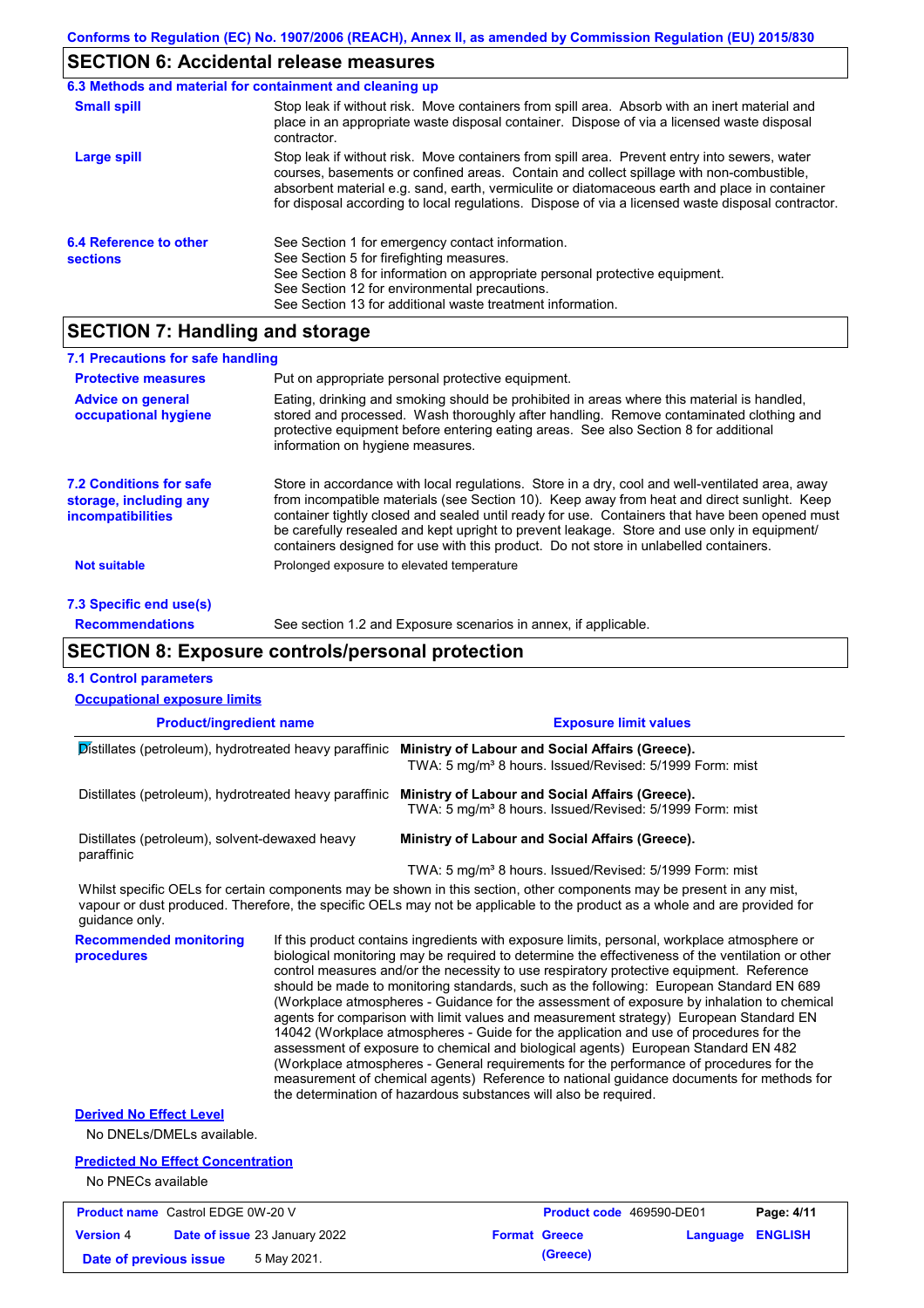# **SECTION 8: Exposure controls/personal protection**

**Version** 4

| <b>8.2 Exposure controls</b>                      |                                                                                                                                                                                                                                                                                                                                                                                                                                                                                                                                                                                                                                                                                                                                                                                                                                                                                                                                                                                                         |
|---------------------------------------------------|---------------------------------------------------------------------------------------------------------------------------------------------------------------------------------------------------------------------------------------------------------------------------------------------------------------------------------------------------------------------------------------------------------------------------------------------------------------------------------------------------------------------------------------------------------------------------------------------------------------------------------------------------------------------------------------------------------------------------------------------------------------------------------------------------------------------------------------------------------------------------------------------------------------------------------------------------------------------------------------------------------|
| <b>Appropriate engineering</b><br><b>controls</b> | Provide exhaust ventilation or other engineering controls to keep the relevant airborne<br>concentrations below their respective occupational exposure limits.<br>All activities involving chemicals should be assessed for their risks to health, to ensure<br>exposures are adequately controlled. Personal protective equipment should only be considered<br>after other forms of control measures (e.g. engineering controls) have been suitably evaluated.<br>Personal protective equipment should conform to appropriate standards, be suitable for use, be<br>kept in good condition and properly maintained.<br>Your supplier of personal protective equipment should be consulted for advice on selection and<br>appropriate standards. For further information contact your national organisation for standards.<br>The final choice of protective equipment will depend upon a risk assessment. It is important to<br>ensure that all items of personal protective equipment are compatible. |
| <b>Individual protection measures</b>             |                                                                                                                                                                                                                                                                                                                                                                                                                                                                                                                                                                                                                                                                                                                                                                                                                                                                                                                                                                                                         |
| <b>Hygiene measures</b>                           | Wash hands, forearms and face thoroughly after handling chemical products, before eating,<br>smoking and using the lavatory and at the end of the working period. Ensure that eyewash<br>stations and safety showers are close to the workstation location.                                                                                                                                                                                                                                                                                                                                                                                                                                                                                                                                                                                                                                                                                                                                             |
| <b>Respiratory protection</b>                     | In case of insufficient ventilation, wear suitable respiratory equipment.<br>The correct choice of respiratory protection depends upon the chemicals being handled, the<br>conditions of work and use, and the condition of the respiratory equipment. Safety procedures<br>should be developed for each intended application. Respiratory protection equipment should<br>therefore be chosen in consultation with the supplier/manufacturer and with a full assessment<br>of the working conditions.                                                                                                                                                                                                                                                                                                                                                                                                                                                                                                   |
| <b>Eye/face protection</b>                        | Safety glasses with side shields.                                                                                                                                                                                                                                                                                                                                                                                                                                                                                                                                                                                                                                                                                                                                                                                                                                                                                                                                                                       |
| <b>Skin protection</b>                            |                                                                                                                                                                                                                                                                                                                                                                                                                                                                                                                                                                                                                                                                                                                                                                                                                                                                                                                                                                                                         |
| <b>Hand protection</b>                            | <b>General Information:</b><br>Because specific work environments and material handling practices vary, safety procedures<br>should be developed for each intended application. The correct choice of protective gloves<br>depends upon the chemicals being handled, and the conditions of work and use. Most gloves<br>provide protection for only a limited time before they must be discarded and replaced (even the<br>best chemically resistant gloves will break down after repeated chemical exposures).                                                                                                                                                                                                                                                                                                                                                                                                                                                                                         |
|                                                   | Gloves should be chosen in consultation with the supplier / manufacturer and taking account of<br>a full assessment of the working conditions.                                                                                                                                                                                                                                                                                                                                                                                                                                                                                                                                                                                                                                                                                                                                                                                                                                                          |
|                                                   | Recommended: Nitrile gloves.<br><b>Breakthrough time:</b>                                                                                                                                                                                                                                                                                                                                                                                                                                                                                                                                                                                                                                                                                                                                                                                                                                                                                                                                               |
|                                                   | Breakthrough time data are generated by glove manufacturers under laboratory test conditions<br>and represent how long a glove can be expected to provide effective permeation resistance. It<br>is important when following breakthrough time recommendations that actual workplace<br>conditions are taken into account. Always consult with your glove supplier for up-to-date<br>technical information on breakthrough times for the recommended glove type.<br>Our recommendations on the selection of gloves are as follows:                                                                                                                                                                                                                                                                                                                                                                                                                                                                      |
|                                                   | Continuous contact:                                                                                                                                                                                                                                                                                                                                                                                                                                                                                                                                                                                                                                                                                                                                                                                                                                                                                                                                                                                     |
|                                                   | Gloves with a minimum breakthrough time of 240 minutes, or >480 minutes if suitable gloves<br>can be obtained.<br>If suitable gloves are not available to offer that level of protection, gloves with shorter<br>breakthrough times may be acceptable as long as appropriate glove maintenance and<br>replacement regimes are determined and adhered to.                                                                                                                                                                                                                                                                                                                                                                                                                                                                                                                                                                                                                                                |
|                                                   | Short-term / splash protection:                                                                                                                                                                                                                                                                                                                                                                                                                                                                                                                                                                                                                                                                                                                                                                                                                                                                                                                                                                         |
|                                                   | Recommended breakthrough times as above.<br>It is recognised that for short-term, transient exposures, gloves with shorter breakthrough times<br>may commonly be used. Therefore, appropriate maintenance and replacement regimes must<br>be determined and rigorously followed.                                                                                                                                                                                                                                                                                                                                                                                                                                                                                                                                                                                                                                                                                                                        |
|                                                   | <b>Glove Thickness:</b>                                                                                                                                                                                                                                                                                                                                                                                                                                                                                                                                                                                                                                                                                                                                                                                                                                                                                                                                                                                 |
|                                                   | For general applications, we recommend gloves with a thickness typically greater than 0.35 mm.                                                                                                                                                                                                                                                                                                                                                                                                                                                                                                                                                                                                                                                                                                                                                                                                                                                                                                          |
|                                                   | It should be emphasised that glove thickness is not necessarily a good predictor of glove<br>resistance to a specific chemical, as the permeation efficiency of the glove will be dependent<br>on the exact composition of the glove material. Therefore, glove selection should also be based<br>on consideration of the task requirements and knowledge of breakthrough times.                                                                                                                                                                                                                                                                                                                                                                                                                                                                                                                                                                                                                        |
| <b>Product name</b> Castrol EDGE 0W-20 V          | Page: 5/11<br>Product code 469590-DE01                                                                                                                                                                                                                                                                                                                                                                                                                                                                                                                                                                                                                                                                                                                                                                                                                                                                                                                                                                  |

**Date of issue** 23 January 2022 **Format Greece Language ENGLISH** 

**Date of previous issue 6 May 2021. (Greece) (Greece)**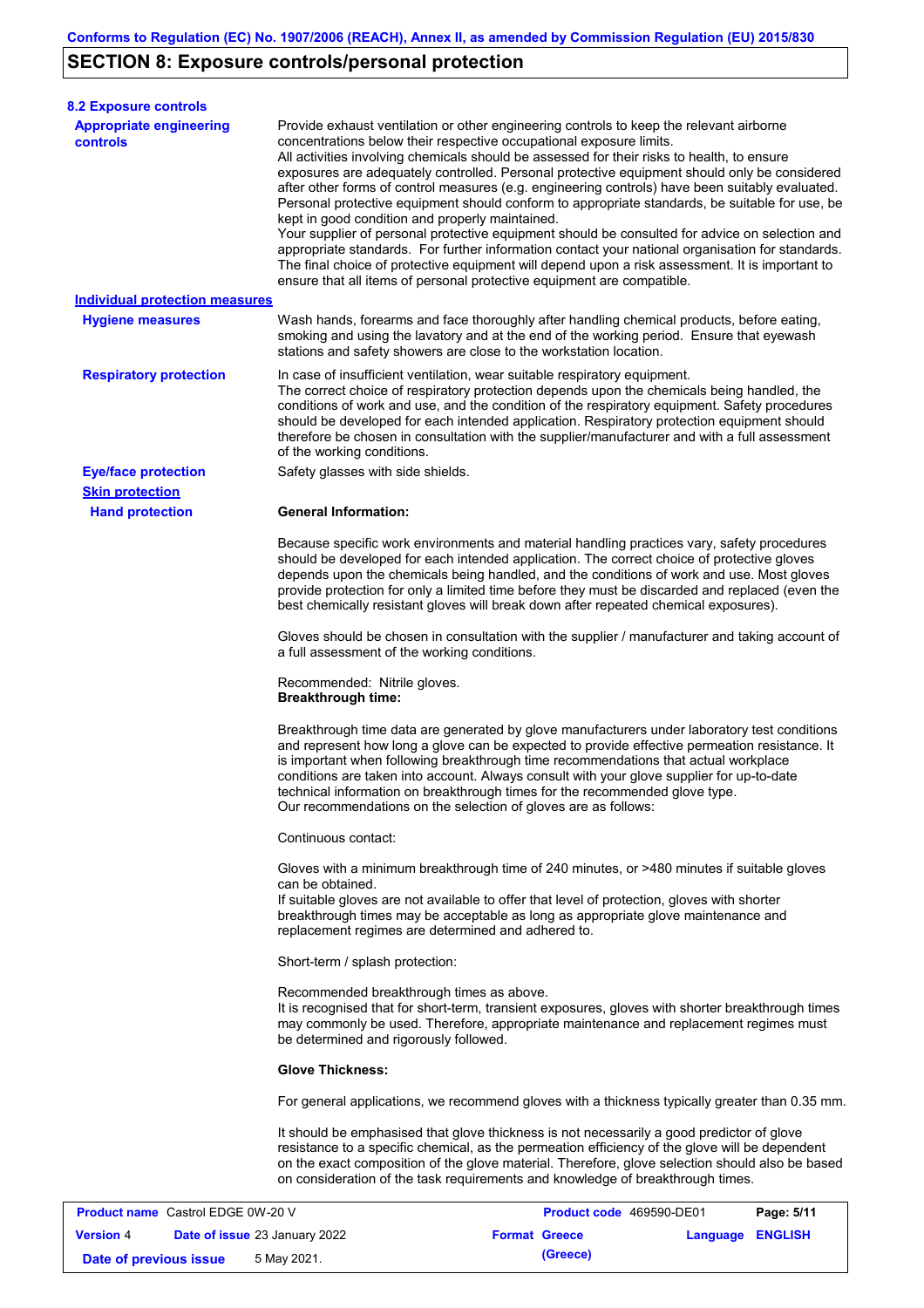# **SECTION 8: Exposure controls/personal protection**

|                                           | Glove thickness may also vary depending on the glove manufacturer, the glove type and the<br>glove model. Therefore, the manufacturers' technical data should always be taken into account<br>to ensure selection of the most appropriate glove for the task.                                                                                                                                                                                                                                                                                                                                                                                                                         |
|-------------------------------------------|---------------------------------------------------------------------------------------------------------------------------------------------------------------------------------------------------------------------------------------------------------------------------------------------------------------------------------------------------------------------------------------------------------------------------------------------------------------------------------------------------------------------------------------------------------------------------------------------------------------------------------------------------------------------------------------|
|                                           | Note: Depending on the activity being conducted, gloves of varying thickness may be required<br>for specific tasks. For example:                                                                                                                                                                                                                                                                                                                                                                                                                                                                                                                                                      |
|                                           | • Thinner gloves (down to 0.1 mm or less) may be required where a high degree of manual<br>dexterity is needed. However, these gloves are only likely to give short duration protection and<br>would normally be just for single use applications, then disposed of.                                                                                                                                                                                                                                                                                                                                                                                                                  |
|                                           | • Thicker gloves (up to 3 mm or more) may be required where there is a mechanical (as well<br>as a chemical) risk i.e. where there is abrasion or puncture potential.                                                                                                                                                                                                                                                                                                                                                                                                                                                                                                                 |
| <b>Skin and body</b>                      | Use of protective clothing is good industrial practice.<br>Personal protective equipment for the body should be selected based on the task being<br>performed and the risks involved and should be approved by a specialist before handling this<br>product.<br>Cotton or polyester/cotton overalls will only provide protection against light superficial<br>contamination that will not soak through to the skin. Overalls should be laundered on a regular<br>basis. When the risk of skin exposure is high (e.g. when cleaning up spillages or if there is a<br>risk of splashing) then chemical resistant aprons and/or impervious chemical suits and boots<br>will be required. |
| <b>Refer to standards:</b>                | Respiratory protection: EN 529<br>Gloves: EN 420, EN 374<br>Eye protection: EN 166<br>Filtering half-mask: EN 149<br>Filtering half-mask with valve: EN 405<br>Half-mask: EN 140 plus filter<br>Full-face mask: EN 136 plus filter<br>Particulate filters: EN 143<br>Gas/combined filters: EN 14387                                                                                                                                                                                                                                                                                                                                                                                   |
| <b>Environmental exposure</b><br>controls | Emissions from ventilation or work process equipment should be checked to ensure they<br>comply with the requirements of environmental protection legislation. In some cases, fume<br>scrubbers, filters or engineering modifications to the process equipment will be necessary to<br>reduce emissions to acceptable levels.                                                                                                                                                                                                                                                                                                                                                         |

## **SECTION 9: Physical and chemical properties**

The conditions of measurement of all properties are at standard temperature and pressure unless otherwise indicated.

### **9.1 Information on basic physical and chemical properties**

| <b>Appearance</b>                                      |                                              |
|--------------------------------------------------------|----------------------------------------------|
| <b>Physical state</b>                                  | Liguid.                                      |
| <b>Colour</b>                                          | Amber.                                       |
| <b>Odour</b>                                           | Not available.                               |
| <b>Odour threshold</b>                                 | Not available.                               |
| рH                                                     | Not applicable.                              |
| <b>Melting point/freezing point</b>                    | Not available.                               |
| Initial boiling point and boiling                      | Not available.                               |
| range                                                  |                                              |
| <b>Pour point</b>                                      | -45 $^{\circ}$ C                             |
| <b>Flash point</b>                                     | Closed cup: >185°C (>365°F) [Pensky-Martens] |
| <b>Evaporation rate</b>                                | Not available.                               |
| <b>Flammability (solid, gas)</b>                       | Not available.                               |
| <b>Upper/lower flammability or</b><br>explosive limits | Not available.                               |
| <b>Vapour pressure</b>                                 | Not available.                               |

| <b>Product name</b> Castrol EDGE 0W-20 V |                                      | <b>Product code</b> 469590-DE01 |                         | Page: 6/11 |
|------------------------------------------|--------------------------------------|---------------------------------|-------------------------|------------|
| <b>Version 4</b>                         | <b>Date of issue 23 January 2022</b> | <b>Format Greece</b>            | <b>Language ENGLISH</b> |            |
| Date of previous issue                   | 5 May 2021.                          | (Greece)                        |                         |            |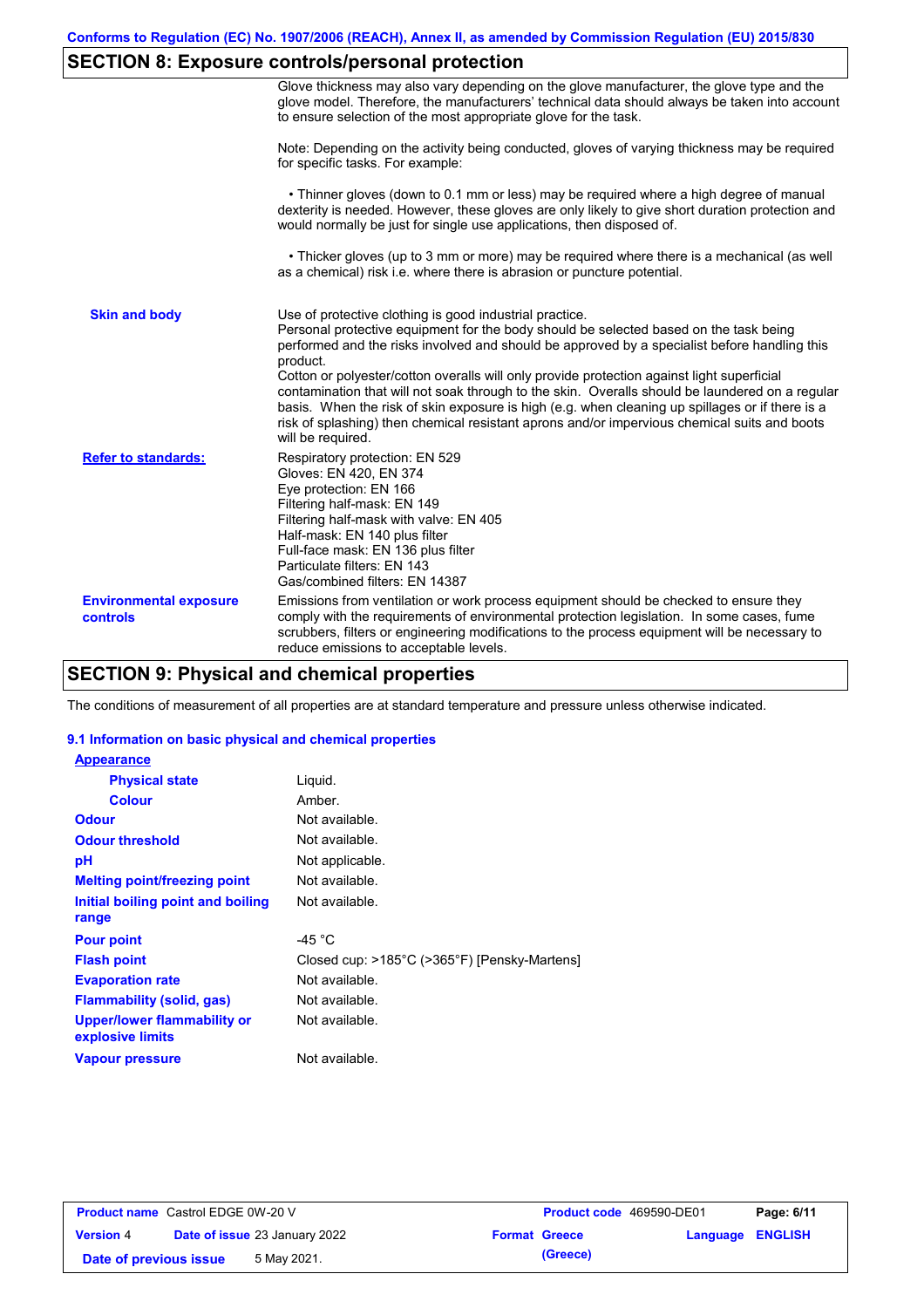## **SECTION 9: Physical and chemical properties**

|                                                                                                                       |                                                                                                                                          |           |          | Vapour Pressure at 20°C |          |                | Vapour pressure at 50°C |
|-----------------------------------------------------------------------------------------------------------------------|------------------------------------------------------------------------------------------------------------------------------------------|-----------|----------|-------------------------|----------|----------------|-------------------------|
|                                                                                                                       | <b>Ingredient name</b>                                                                                                                   | mm Hg kPa |          | <b>Method</b>           | mm<br>Hg | kPa            | <b>Method</b>           |
|                                                                                                                       | Distillates (petroleum),<br>hydrotreated heavy<br>paraffinic                                                                             | < 0.08    | < 0.011  | <b>ASTM D 5191</b>      |          |                |                         |
|                                                                                                                       | Distillates (petroleum),<br>hydrotreated heavy<br>paraffinic                                                                             | < 0.08    | < 0.011  | <b>ASTM D 5191</b>      |          |                |                         |
|                                                                                                                       | Distillates (petroleum),<br>solvent-dewaxed<br>heavy paraffinic                                                                          | < 0.08    | < 0.011  | <b>ASTM D 5191</b>      |          |                |                         |
|                                                                                                                       | bis(nonylphenyl)amine <0.01                                                                                                              |           | < 0.0013 | EU A.4                  | 0        | 0              | EU A.4                  |
| <b>Vapour density</b>                                                                                                 | Not available.                                                                                                                           |           |          |                         |          |                |                         |
| <b>Relative density</b>                                                                                               | Not available.                                                                                                                           |           |          |                         |          |                |                         |
| <b>Density</b>                                                                                                        | $<$ 1000 kg/m <sup>3</sup> (<1 g/cm <sup>3</sup> ) at 15 <sup>°</sup> C                                                                  |           |          |                         |          |                |                         |
| <b>Solubility(ies)</b>                                                                                                | insoluble in water.                                                                                                                      |           |          |                         |          |                |                         |
| <b>Partition coefficient: n-octanol/</b><br>water                                                                     | Mot applicable.                                                                                                                          |           |          |                         |          |                |                         |
| <b>Auto-ignition temperature</b>                                                                                      | <b>Ingredient name</b>                                                                                                                   |           | °C       | $\mathsf{P}$            |          | <b>Method</b>  |                         |
|                                                                                                                       | bis(nonylphenyl)amine                                                                                                                    |           | 440      | 824                     |          | <b>EU A.15</b> |                         |
| <b>Decomposition temperature</b>                                                                                      | Not available.                                                                                                                           |           |          |                         |          |                |                         |
| <b>Viscosity</b>                                                                                                      | Kinematic: 47.4 mm <sup>2</sup> /s (47.4 cSt) at 40°C<br>Kinematic: 8.9 to 9.3 mm <sup>2</sup> /s (8.9 to 9.3 cSt) at 100°C              |           |          |                         |          |                |                         |
| <b>Explosive properties</b>                                                                                           | Not available.                                                                                                                           |           |          |                         |          |                |                         |
| <b>Oxidising properties</b>                                                                                           | Not available.                                                                                                                           |           |          |                         |          |                |                         |
| <b>Particle characteristics</b><br><b>Median particle size</b><br>9.2 Other information<br>No additional information. | Mot applicable.                                                                                                                          |           |          |                         |          |                |                         |
| <b>SECTION 10: Stability and reactivity</b>                                                                           |                                                                                                                                          |           |          |                         |          |                |                         |
| <b>10.1 Reactivity</b>                                                                                                | No specific test data available for this product. Refer to Conditions to avoid and Incompatible<br>materials for additional information. |           |          |                         |          |                |                         |
| <b>10.2 Chemical stability</b>                                                                                        | The product is stable.                                                                                                                   |           |          |                         |          |                |                         |
|                                                                                                                       |                                                                                                                                          |           |          |                         |          |                |                         |

**10.4 Conditions to avoid** Avoid all possible sources of ignition (spark or flame).

| 10.5 Incompatible materials | Reactive or incompatible with the following materials: oxidising materials. |
|-----------------------------|-----------------------------------------------------------------------------|
|-----------------------------|-----------------------------------------------------------------------------|

**10.6 Hazardous decomposition products** Under normal conditions of storage and use, hazardous decomposition products should not be produced.

## **SECTION 11: Toxicological information**

| 11.1 Information on toxicological effects                |                                                                                                                     |                                 |          |                |
|----------------------------------------------------------|---------------------------------------------------------------------------------------------------------------------|---------------------------------|----------|----------------|
| <b>Acute toxicity estimates</b>                          |                                                                                                                     |                                 |          |                |
| Not available.                                           |                                                                                                                     |                                 |          |                |
| <b>Information on likely</b><br>routes of exposure       | Routes of entry anticipated: Dermal, Inhalation.                                                                    |                                 |          |                |
| <b>Potential acute health effects</b>                    |                                                                                                                     |                                 |          |                |
| <b>Inhalation</b>                                        | Exposure to decomposition products may cause a health hazard. Serious effects may be<br>delayed following exposure. |                                 |          |                |
| <b>Ingestion</b>                                         | No known significant effects or critical hazards.                                                                   |                                 |          |                |
| <b>Product name</b> Castrol EDGE 0W-20 V                 |                                                                                                                     | <b>Product code</b> 469590-DE01 |          | Page: 7/11     |
| <b>Version 4</b><br><b>Date of issue 23 January 2022</b> |                                                                                                                     | <b>Format Greece</b>            | Language | <b>ENGLISH</b> |
| Date of previous issue                                   | 5 May 2021.                                                                                                         | (Greece)                        |          |                |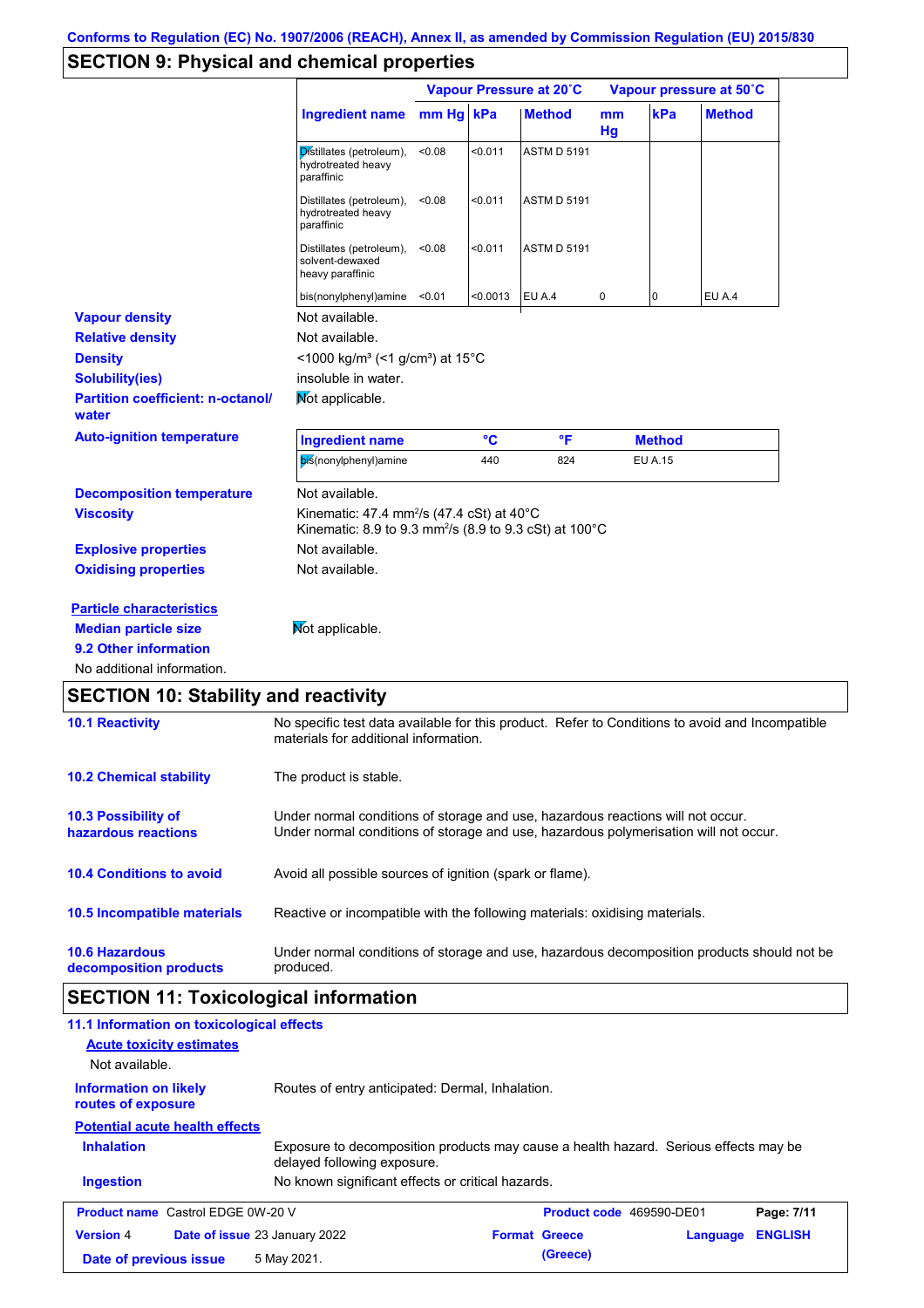## **SECTION 11: Toxicological information**

| <b>Skin contact</b>                     | Defatting to the skin. May cause skin dryness and irritation.                                                                                                                                                                                                                                                                                                                                                   |
|-----------------------------------------|-----------------------------------------------------------------------------------------------------------------------------------------------------------------------------------------------------------------------------------------------------------------------------------------------------------------------------------------------------------------------------------------------------------------|
| <b>Eye contact</b>                      | No known significant effects or critical hazards.                                                                                                                                                                                                                                                                                                                                                               |
|                                         | Symptoms related to the physical, chemical and toxicological characteristics                                                                                                                                                                                                                                                                                                                                    |
| <b>Inhalation</b>                       | No specific data.                                                                                                                                                                                                                                                                                                                                                                                               |
| <b>Ingestion</b>                        | No specific data.                                                                                                                                                                                                                                                                                                                                                                                               |
| <b>Skin contact</b>                     | Adverse symptoms may include the following:<br>irritation<br>dryness<br>cracking                                                                                                                                                                                                                                                                                                                                |
| <b>Eye contact</b>                      | No specific data.                                                                                                                                                                                                                                                                                                                                                                                               |
|                                         | Delayed and immediate effects as well as chronic effects from short and long-term exposure                                                                                                                                                                                                                                                                                                                      |
| <b>Inhalation</b>                       | Overexposure to the inhalation of airborne droplets or aerosols may cause irritation of the<br>respiratory tract.                                                                                                                                                                                                                                                                                               |
| <b>Ingestion</b>                        | Ingestion of large quantities may cause nausea and diarrhoea.                                                                                                                                                                                                                                                                                                                                                   |
| <b>Skin contact</b>                     | Prolonged or repeated contact can defat the skin and lead to irritation and/or dermatitis.                                                                                                                                                                                                                                                                                                                      |
| <b>Eye contact</b>                      | Potential risk of transient stinging or redness if accidental eye contact occurs.                                                                                                                                                                                                                                                                                                                               |
| <b>Potential chronic health effects</b> |                                                                                                                                                                                                                                                                                                                                                                                                                 |
| <b>General</b>                          | <b>USED ENGINE OILS</b><br>Combustion products resulting from the operation of internal combustion engines contaminate<br>engine oils during use. Used engine oil may contain hazardous components which have the<br>potential to cause skin cancer. Frequent or prolonged contact with all types and makes of used<br>engine oil must therefore be avoided and a high standard of personal hygiene maintained. |
| <b>Carcinogenicity</b>                  | No known significant effects or critical hazards.                                                                                                                                                                                                                                                                                                                                                               |
| <b>Mutagenicity</b>                     | No known significant effects or critical hazards.                                                                                                                                                                                                                                                                                                                                                               |
| <b>Developmental effects</b>            | No known significant effects or critical hazards.                                                                                                                                                                                                                                                                                                                                                               |
|                                         |                                                                                                                                                                                                                                                                                                                                                                                                                 |

### **SECTION 12: Ecological information**

```
12.1 Toxicity
```
**Environmental hazards** Not classified as dangerous

### **12.2 Persistence and degradability**

Expected to be biodegradable.

### **12.3 Bioaccumulative potential**

This product is not expected to bioaccumulate through food chains in the environment.

| <b>12.4 Mobility in soil</b>                            |                                                                      |
|---------------------------------------------------------|----------------------------------------------------------------------|
| <b>Soil/water partition</b><br><b>coefficient (Koc)</b> | Not available.                                                       |
| <b>Mobility</b>                                         | Spillages may penetrate the soil causing ground water contamination. |

#### **12.5 Results of PBT and vPvB assessment**

Product does not meet the criteria for PBT or vPvB according to Regulation (EC) No. 1907/2006, Annex XIII.

| 12.6 Other adverse effects |  |
|----------------------------|--|
|----------------------------|--|

**Other ecological information**

Spills may form a film on water surfaces causing physical damage to organisms. Oxygen transfer could also be impaired.

### **SECTION 13: Disposal considerations**

|  | <b>13.1 Waste treatment methods</b> |  |
|--|-------------------------------------|--|
|  |                                     |  |

```
Methods of disposal
Product
```
**Hazardous waste** Yes. Where possible, arrange for product to be recycled. Dispose of via an authorised person/ licensed waste disposal contractor in accordance with local regulations.

### **European waste catalogue (EWC)**

|                        | <b>Waste code</b>                        | <b>Waste designation</b>                                         |  |                      |                          |                |
|------------------------|------------------------------------------|------------------------------------------------------------------|--|----------------------|--------------------------|----------------|
| 13 02 05*              |                                          | Imineral-based non-chlorinated engine, gear and lubricating oils |  |                      |                          |                |
|                        | <b>Product name</b> Castrol EDGE 0W-20 V |                                                                  |  |                      | Product code 469590-DE01 | Page: 8/11     |
| <b>Version 4</b>       |                                          | Date of issue 23 January 2022                                    |  | <b>Format Greece</b> | Language                 | <b>ENGLISH</b> |
| Date of previous issue |                                          | 5 May 2021.                                                      |  | (Greece)             |                          |                |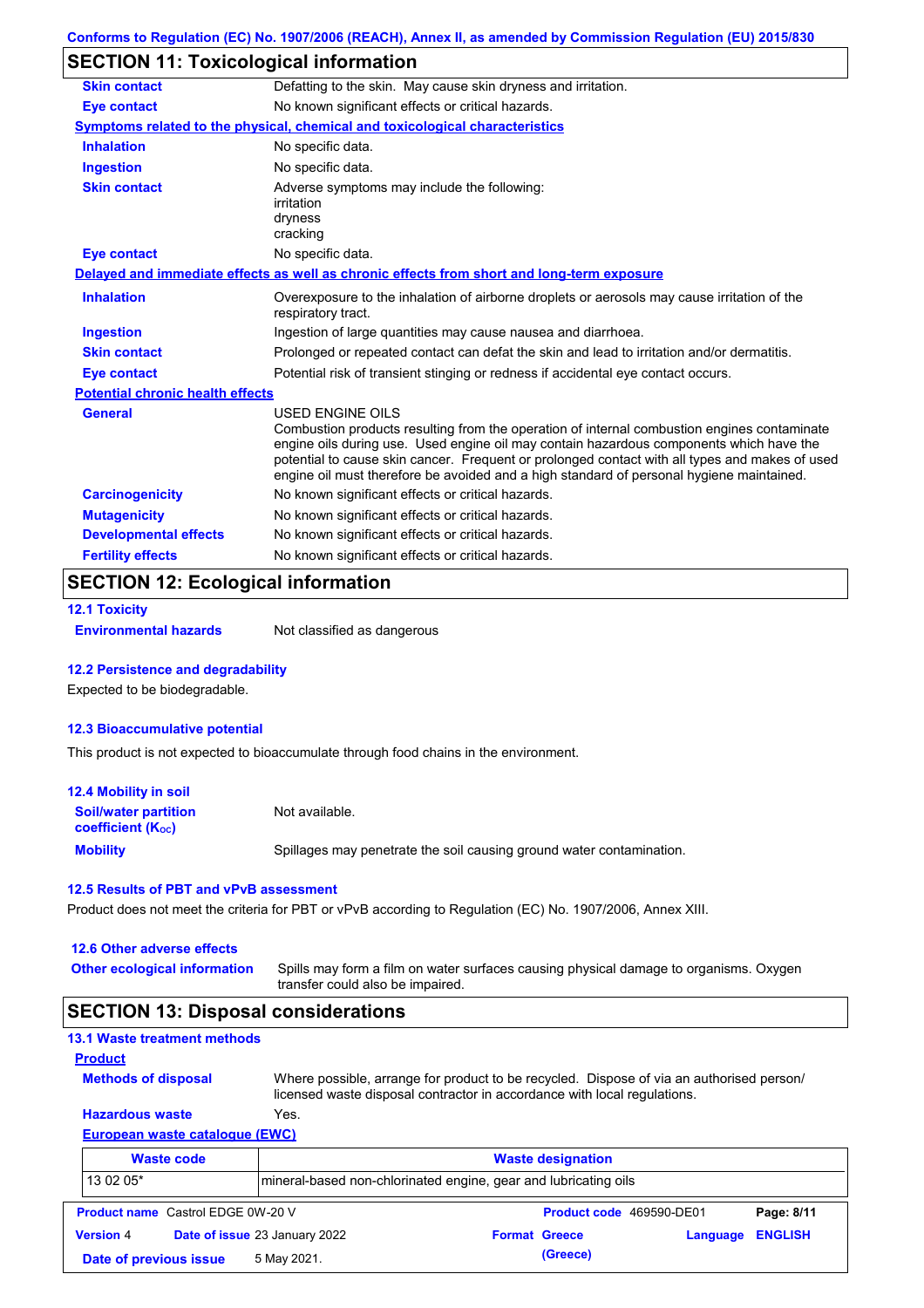### **SECTION 13: Disposal considerations**

However, deviation from the intended use and/or the presence of any potential contaminants may require an alternative waste disposal code to be assigned by the end user.

#### **Packaging**

| <b>Methods of disposal</b>               | Where possible, arrange for product to be recycled. Dispose of via an authorised person/<br>licensed waste disposal contractor in accordance with local regulations.                                                                    |  |  |  |
|------------------------------------------|-----------------------------------------------------------------------------------------------------------------------------------------------------------------------------------------------------------------------------------------|--|--|--|
| <b>Special precautions</b>               | This material and its container must be disposed of in a safe way. Empty containers or liners<br>may retain some product residues. Avoid dispersal of spilt material and runoff and contact with<br>soil, waterways, drains and sewers. |  |  |  |
| <b>References</b>                        | Commission 2014/955/EU<br>Directive 2008/98/EC                                                                                                                                                                                          |  |  |  |
| <b>SECTION 14: Transport information</b> |                                                                                                                                                                                                                                         |  |  |  |

#### - - - - - - - - - Not regulated. Not regulated. Not regulated. - - - **ADR/RID IMDG IATA 14.1 UN number 14.2 UN proper shipping name 14.3 Transport hazard class(es) 14.4 Packing group ADN Additional information 14.5 Environmental hazards** No. 1980 | No. 1980 | No. 1980 | No. 1980 | No. 1980 | No. 1980 | No. 1980 | No. 1980 | No. 1980 | No. 1980 | Not regulated. - No. - -

**14.6 Special precautions for user** Not available.

#### **14.7 Transport in bulk according to IMO instruments**

## **SECTION 15: Regulatory information**

Not available.

| 15.1 Safety, health and environmental regulations/legislation specific for the substance or mixture                                                                         |
|-----------------------------------------------------------------------------------------------------------------------------------------------------------------------------|
| EU Regulation (EC) No. 1907/2006 (REACH)                                                                                                                                    |
| Annex XIV - List of substances subject to authorisation                                                                                                                     |
| <b>Annex XIV</b>                                                                                                                                                            |
| None of the components are listed.                                                                                                                                          |
| <b>Substances of very high concern</b>                                                                                                                                      |
| None of the components are listed.                                                                                                                                          |
| EU Regulation (EC) No. 1907/2006 (REACH)                                                                                                                                    |
| <b>Annex XVII - Restrictions</b><br>Not applicable.<br>on the manufacture,<br>placing on the market<br>and use of certain<br>dangerous substances,<br>mixtures and articles |
| <b>Other regulations</b>                                                                                                                                                    |
|                                                                                                                                                                             |

**REACH Status** The company, as identified in Section 1, sells this product in the EU in compliance with the

|                                             | current requirements of REACH.         |
|---------------------------------------------|----------------------------------------|
| <b>United States inventory</b><br>(TSCA 8b) | All components are active or exempted. |
| <b>Australia inventory (AIIC)</b>           | At least one component is not listed.  |
| <b>Canada inventory</b>                     | All components are listed or exempted. |
| <b>China inventory (IECSC)</b>              | At least one component is not listed.  |

| <b>Product name</b> Castrol EDGE 0W-20 V                 |  |             | <b>Product code</b> 469590-DE01 |                         | Page: 9/11 |  |
|----------------------------------------------------------|--|-------------|---------------------------------|-------------------------|------------|--|
| <b>Date of issue 23 January 2022</b><br><b>Version 4</b> |  |             | <b>Format Greece</b>            | <b>Language ENGLISH</b> |            |  |
| Date of previous issue                                   |  | 5 May 2021. |                                 | (Greece)                |            |  |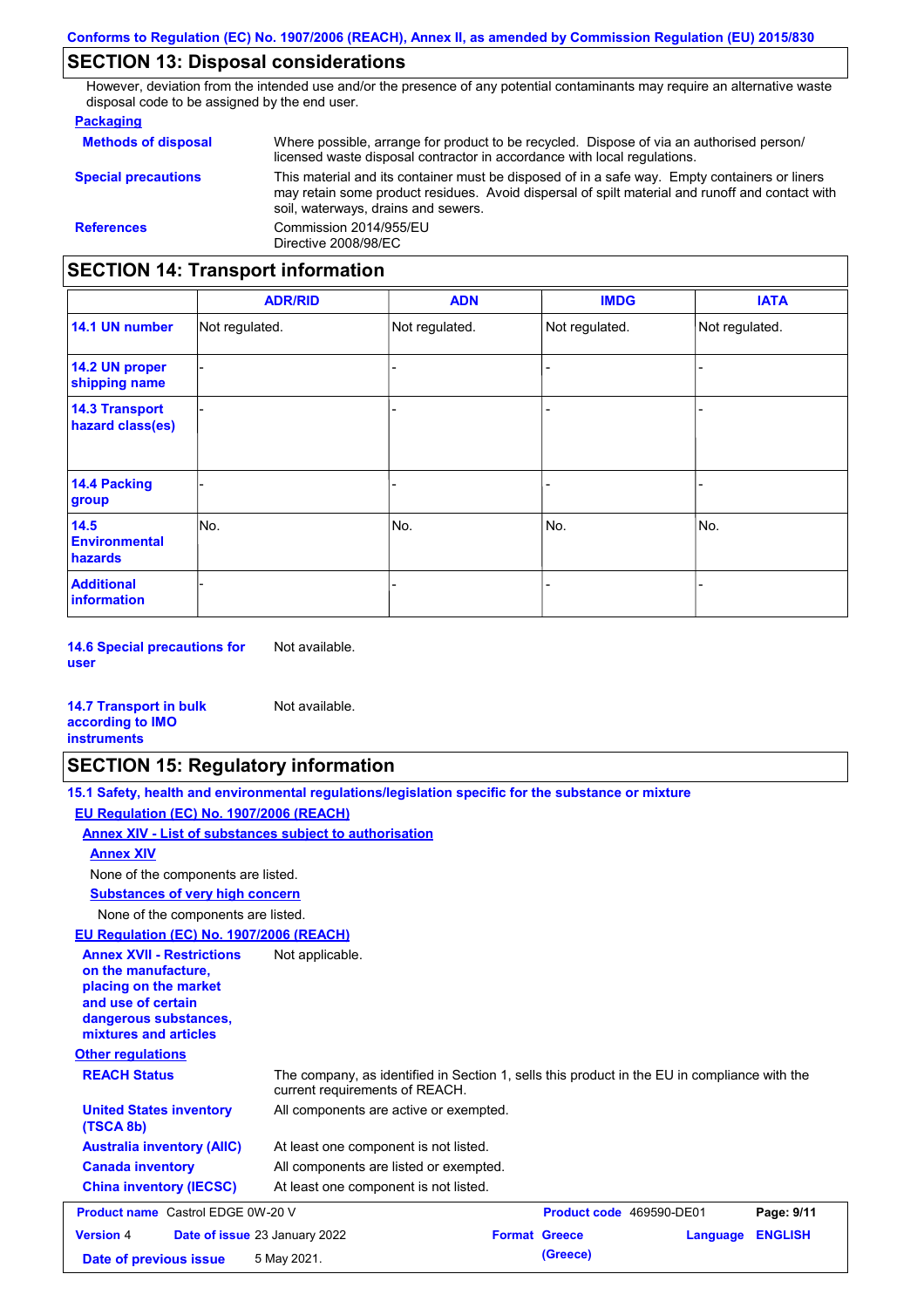# **SECTION 15: Regulatory information**

| <b>Japan inventory (CSCL)</b>                                   | At least one component is not listed.  |
|-----------------------------------------------------------------|----------------------------------------|
| <b>Korea inventory (KECI)</b>                                   | All components are listed or exempted. |
| <b>Philippines inventory</b><br>(PICCS)                         | At least one component is not listed.  |
| <b>Taiwan Chemical</b><br><b>Substances Inventory</b><br>(TCSI) | All components are listed or exempted. |
| Ozone depleting substances (1005/2009/EU)                       |                                        |
| Not listed.                                                     |                                        |
| Prior Informed Consent (PIC) (649/2012/EU)<br>Not listed.       |                                        |
| <b>Persistent Organic Pollutants</b><br>Not listed.             |                                        |
| <b>EU - Water framework directive - Priority substances</b>     |                                        |
| None of the components are listed.                              |                                        |
| <b>Seveso Directive</b>                                         |                                        |
|                                                                 |                                        |

This product is not controlled under the Seveso Directive.

| 15.2 Chemical safety | A Chemical Safety Assessment has been carried out for one or more of the substances within  |
|----------------------|---------------------------------------------------------------------------------------------|
| assessment           | this mixture. A Chemical Safety Assessment has not been carried out for the mixture itself. |

| <b>SECTION 16: Other information</b>     |                                                                                                          |
|------------------------------------------|----------------------------------------------------------------------------------------------------------|
| <b>Abbreviations and acronyms</b>        | ADN = European Provisions concerning the International Carriage of Dangerous Goods by<br>Inland Waterway |
|                                          | ADR = The European Agreement concerning the International Carriage of Dangerous Goods by                 |
|                                          | Road                                                                                                     |
|                                          | ATE = Acute Toxicity Estimate                                                                            |
|                                          | <b>BCF = Bioconcentration Factor</b>                                                                     |
|                                          | CAS = Chemical Abstracts Service                                                                         |
|                                          | CLP = Classification, Labelling and Packaging Regulation [Regulation (EC) No. 1272/2008]                 |
|                                          | CSA = Chemical Safety Assessment                                                                         |
|                                          | CSR = Chemical Safety Report                                                                             |
|                                          | DMEL = Derived Minimal Effect Level                                                                      |
|                                          | DNEL = Derived No Effect Level                                                                           |
|                                          |                                                                                                          |
|                                          | EINECS = European Inventory of Existing Commercial chemical Substances                                   |
|                                          | ES = Exposure Scenario                                                                                   |
|                                          | EUH statement = CLP-specific Hazard statement                                                            |
|                                          | EWC = European Waste Catalogue                                                                           |
|                                          | GHS = Globally Harmonized System of Classification and Labelling of Chemicals                            |
|                                          | IATA = International Air Transport Association                                                           |
|                                          | IBC = Intermediate Bulk Container                                                                        |
|                                          | <b>IMDG</b> = International Maritime Dangerous Goods                                                     |
|                                          | LogPow = logarithm of the octanol/water partition coefficient                                            |
|                                          | MARPOL = International Convention for the Prevention of Pollution From Ships, 1973 as                    |
|                                          | modified by the Protocol of 1978. ("Marpol" = marine pollution)                                          |
|                                          | OECD = Organisation for Economic Co-operation and Development                                            |
|                                          | PBT = Persistent, Bioaccumulative and Toxic                                                              |
|                                          | PNEC = Predicted No Effect Concentration                                                                 |
|                                          | REACH = Registration, Evaluation, Authorisation and Restriction of Chemicals Regulation                  |
|                                          | [Regulation (EC) No. 1907/2006]                                                                          |
|                                          | RID = The Regulations concerning the International Carriage of Dangerous Goods by Rail                   |
|                                          | <b>RRN = REACH Registration Number</b>                                                                   |
|                                          | SADT = Self-Accelerating Decomposition Temperature                                                       |
|                                          | SVHC = Substances of Very High Concern                                                                   |
|                                          | STOT-RE = Specific Target Organ Toxicity - Repeated Exposure                                             |
|                                          | STOT-SE = Specific Target Organ Toxicity - Single Exposure                                               |
|                                          | $TWA = Time weighted average$                                                                            |
|                                          | UN = United Nations                                                                                      |
|                                          | UVCB = Complex hydrocarbon substance                                                                     |
|                                          | VOC = Volatile Organic Compound                                                                          |
|                                          | vPvB = Very Persistent and Very Bioaccumulative                                                          |
|                                          | Varies = may contain one or more of the following 64741-88-4 / RRN 01-2119488706-23,                     |
|                                          | 64741-89-5 / RRN 01-2119487067-30, 64741-95-3 / RRN 01-2119487081-40, 64741-96-4/ RRN                    |
|                                          |                                                                                                          |
| <b>Product name</b> Castrol EDGE 0W-20 V | <b>Product code</b> 469590-DF01<br>Page: 10/11                                                           |

| <b>Product name</b> Castrol EDGE 0W-20 V |  |                                      | <b>Product code</b> 469590-DE01 |          | Page: 10/11      |  |
|------------------------------------------|--|--------------------------------------|---------------------------------|----------|------------------|--|
| <b>Version 4</b>                         |  | <b>Date of issue 23 January 2022</b> | <b>Format Greece</b>            |          | Language ENGLISH |  |
| Date of previous issue                   |  | 5 May 2021.                          |                                 | (Greece) |                  |  |